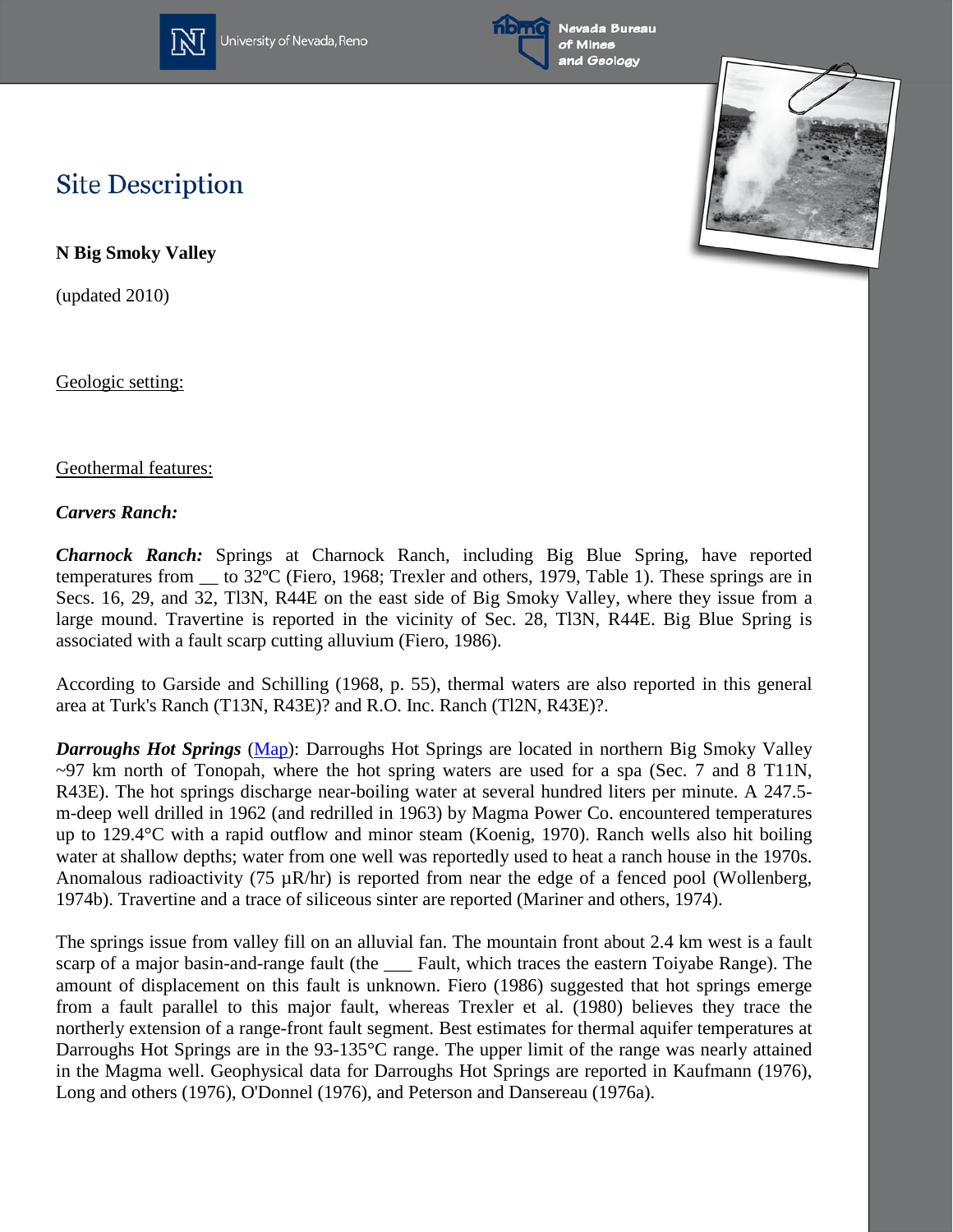

**Site Description** 







Leasing information: Oski Energy's Silver State project is located near Darrough's Hot Springs. Oski performed geophysics on the property, but no other information is available on this project.

Raser Technologies also holds a lease north of Darrough's, called the "Smoky Valley" property. Nothing further is known.

*Kingston Creek Ditch:* Fiero (1986) reported a 28.9ºC water well 36.6 m deep in NW¼ Sec. 24, T16N, R44E. However, Trexler, Koenig, Flynn, and others (1981; Table E2) reported that it is no longer warm.

*McLeods Ranch:* Hot springs at McLeods Ranch 24 km north of Darroughs (SE¼ NE¼ SW¼ Sec. 34, T14N, R43E) issue from a large tufa mound in the alluvium and have a relationship to the [major Basin and Range fault] similar to Darroughs Hot Springs. Temperatures at McLeods are reported as 62.7°C (Trexler and others, 1980) and 82°C (Trexler and others, 1979, Table 1).

*Round Mountain Mine:* Round Mountain Gold Corp. operates a large open-pit gold mine and heapleach gold recovery facility about 17 km southeast of Darroughs Hot Springs. Geothermal fluids (about 82°C) from shallow (approx. 300 m) wells were used in a heat exchanger to transfer heat to cyanide heap-leach solutions (Trexler and others, 1990). The wells are located in NE¼ Sec. 36, T10N,R43E, about 1.5 km southwest of the mine. The heated cyanide solutions were reported to increase gold extraction during periods of freezing or near freezing weather; additionally, the heating of solutions may enhance total gold recovery. Geothermal heating is not used at the present time (2002) at Round Mountain.

*Spencer Hot Springs:* The hot springs and wells at Spencer Hot Springs are located mainly in the SE¼ Sec. 13, Tl7N, R45E (projected). There are also springs east of the main spring area [\(figure\)](http://www.nbmg.unr.edu/geothermal/figures/fig30.pdf), in Sec. 14, Tl7N, R45½E (Fiero, 1968). Meinzer (1917, p. 50, 91) reported the presence of a travertine terrace nearly 1.6 km long and 0.8 km wide with spring deposits not more than 15 m thick. According to Meinzer (1917), the main spring is  $62^{\circ}$ C, the north spring is 47 $^{\circ}$ C, and the east spring "normal." Both excavated and developed stock-watering pools on the site are used for bathing by visitors, although no exact temperatures are reported (Williams, 1996, p. 40). Some flow may be from open wells, drilled in the 1940s (U.S. Bureau of Land Management Environmental Assessment NV063-Eao4-59, 2004). Hot water from the main spring is carried by steel pipe to a concrete-lined pool. The temperature of the hottest spring was measured in June 2002 to be 72.1°C (Sanders and Miles, 1974). Wollenberg (1974b) reported that the spring has slightly anomalous radioactivity (19  $\mu R/hr$ ).